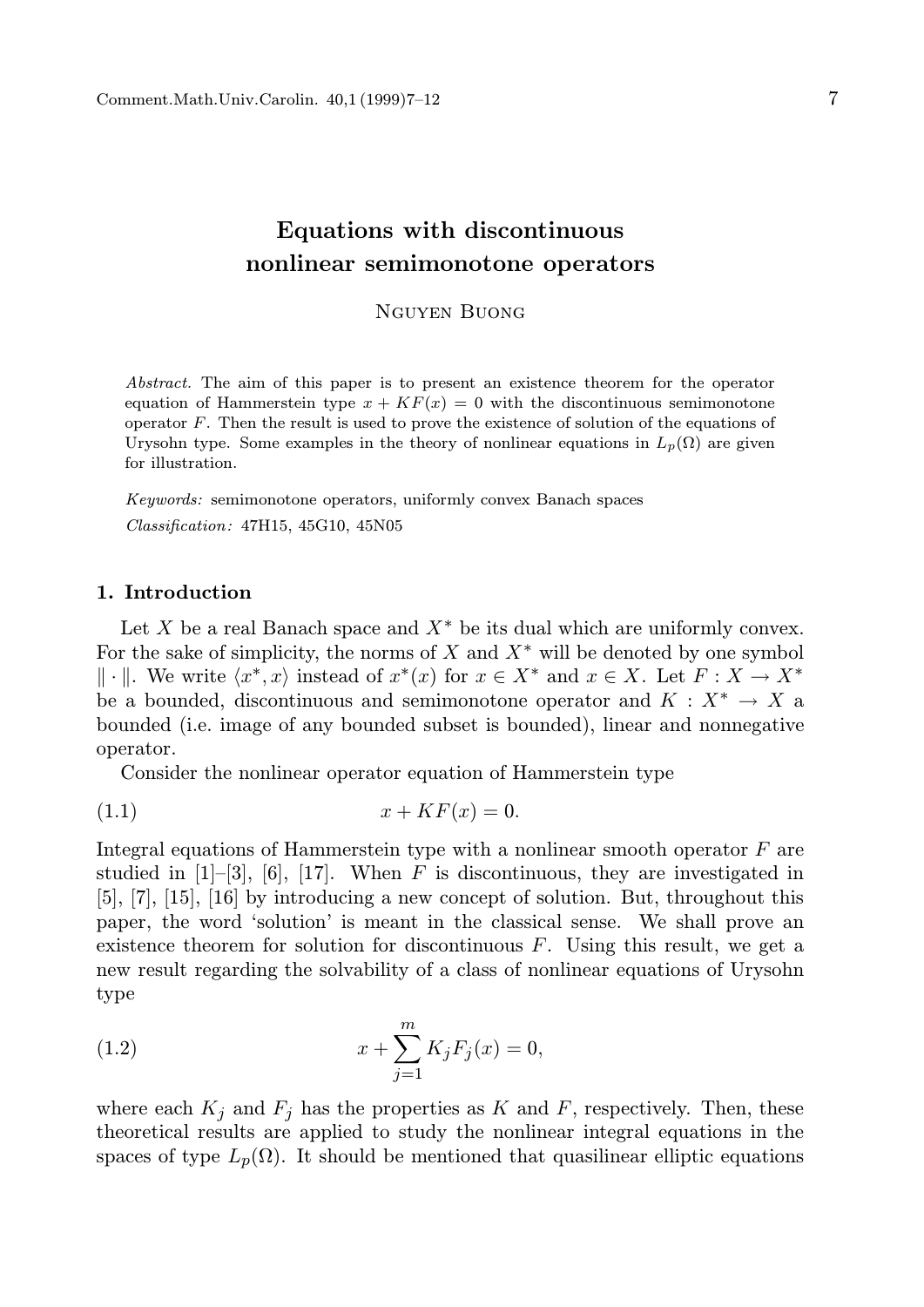### 8 N. Buong

with nonlinear discontinuous part are usually used to describe the state of the systems with variable structure (see  $[10]$ ). These equations are studied recently (see  $[12]$ – $[14]$ ) and can be transformed to equations of Hammerstein type (see  $[12]$ ).

Below, the symbols  $\rightarrow$  and  $\rightarrow$  denote convergence in norm and weak convergence, respectively.

## 2. Main result

**Definition 1** (see [13]). A point  $x \in X$  is called a point of h-continuity of the operator  $G: X \to X^*$  if

$$
\forall l \in X \ \lim_{t \to 0+} \langle G(x+tl), l \rangle = \langle G(x), l \rangle.
$$

A point  $x \in X$  is called a point of discontinuity if x does not satisfy the condition in Definition 1.

**Definition 2.** A point of discontinuity x of G is called regular if

$$
\exists l \in X : \lim_{t \to 0_+} \langle G(x+tl), l \rangle < 0.
$$

**Theorem 2.1.** Assume that all the above conditions hold, all the points of discontinuity of  $F$  are regular and that there exists a positive constant  $r$  such that

$$
\langle F(x), x \rangle > 0 \quad \text{if} \quad ||x|| > r.
$$

Then equation  $(1.1)$  has a solution x.

PROOF: As in [6], consider the regularized equation

(2.1) 
$$
x + B_n F(x) = 0, \quad B_n = B + \alpha_n V,
$$

where V is the standard dual mapping of  $X^*$ , i.e.  $V: X^* \to X$ ,

$$
\langle V(x^*), x^* \rangle = \| V(x^*) \| \, \|x^*\| = \|x^*\|^2, \quad \forall \, x^* \in X^*,
$$

and  $\alpha_n$  is a sequence of positive real numbers such that  $\alpha_n \to 0$  as  $n \to +\infty$ . Then  $R(B_n) = X$ ,  $B_n^{-1}(0) = 0$ ,  $B_n^{-1}$  is an one-to-one mapping and  $B_n^{-1}$  is continuous (see  $[4]$ ). Therefore, all the points of discontinuity of  $F$  are points of discontinuity of  $B_n + F$  and, conversely, all points of discontinuity of  $\widetilde{B}_n + F$ are points of discontinuity of F, where  $\widetilde{B}_n(x) = -B_n^{-1}(-x)$ . Obviously, we can rewrite equation (2.1) in the form

$$
(2.2) \qquad \qquad \widetilde{B}_n(x) + F(x) = 0.
$$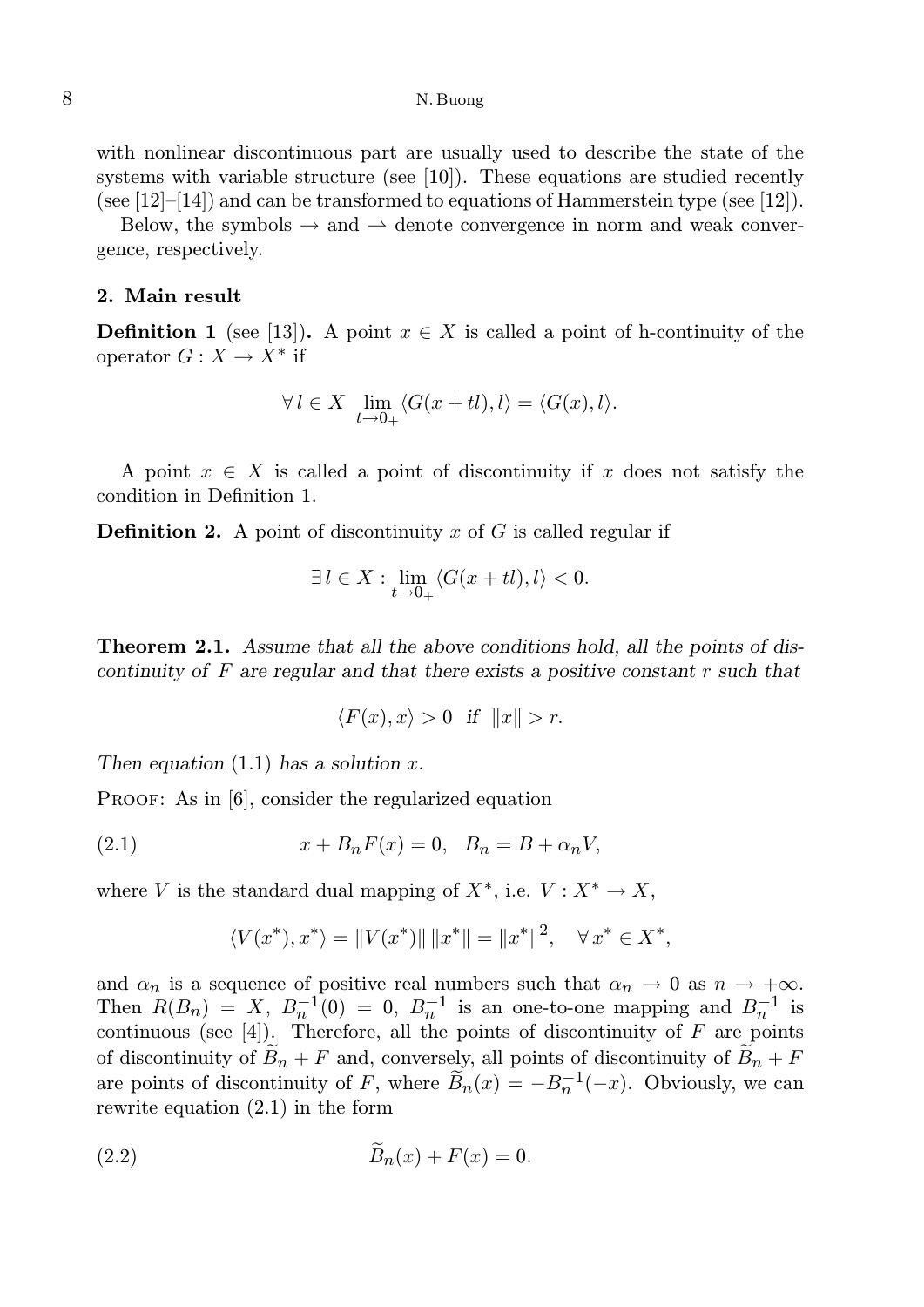By virtue of [17], equation (2.2) has a unique solution, henceforth denoted by  $x_n$ . Moreover,  $||x_n|| \leq r$ ,  $\forall n$ . As F is bounded, the sequence  $\{F(x_n)\}\$ is bounded, too. Without loss of generality, assume that

$$
x_n \rightharpoonup x_0
$$
 and  $F(x_n) \rightharpoonup y_0^*$ .

From (2.1) it follows that

(2.3)  $x_0 + By_0^* = 0.$ 

Now, we have to prove that  $y_0^* = F(x_0)$ . Since F is semimonotone, we have  $F = T + C$ , with a monotone operator T and a compact operator C. Therefore,

$$
\langle F(x) - C(x) - (F(x_n) - C(x_n)), x - x_n \rangle > 0, \quad \forall x \in X.
$$

Hence,

$$
\langle F(x) - C(x), x - x_n \rangle - \langle F(x_n) - C(x_n), x \rangle \ge \langle F(x_n), BF(x_n) \rangle
$$
  
 
$$
- \langle C(x_n), x_n \rangle + \alpha_n \langle F(x_n), VF(x_n) \rangle.
$$

By passing  $n \to +\infty$  in the last equality, because of

$$
\liminf_{n \to \infty} \langle F(x_n), BF(x_n) \rangle \ge \langle y_0^*, By_0^* \rangle,
$$
  
\n
$$
\lim_{n \to +\infty} \alpha_n \langle F(x_n), VF(x_n) \rangle = 0,
$$
  
\n
$$
\lim_{n \to +\infty} \langle C(x_n), x_n \rangle = \langle C(x_0), x_0 \rangle,
$$

and (2.3) we obtain

$$
\langle F(x) - C(x), x - x_0 \rangle - \langle y_0^* - C(x_0), x \rangle \ge \langle y_0^*, By_0^* \rangle - \langle C(x_0), x_0 \rangle.
$$

Thus,

(2.4) 
$$
\langle T(x) - (y_0^* - C(x_0)), x - x_0 \rangle \ge 0.
$$

Replacing x by  $x_0 + tl$  for any  $l \in X$  and  $t > 0$  in  $(2.4)$  we see that

$$
\langle F(x_0+tl)-(y_0^*+C(x_0)),l\rangle\geq 0,\quad \forall\, l\in X.
$$

Hence,  $x_0$  is a point of h-continuity of T. Consequently, from (2.4) and Minty's lemma (see [17])  $T(x_0) = y_0^* - C(x_0)$ , i.e.  $y_0^* = F(x_0)$ .

Now, consider equation (2.1). Let the following conditions hold:

- $K_j: X^* \to X$  are linear and bounded operators satisfying the condition:<br> $\sum_{i=1}^m (K_i x^*, x^*) \geq 0, x^* = \sum_{i=1}^m x^*, x^* \in X^*$ .  $\int_{j=1}^m \langle K_j x_j^* \rangle$  $\langle j, x^* \rangle \geq 0, x^* = \sum_{i=1}^m x_i^*$  $x_i^*, x_i^*$  ∈  $X^*,$
- $F_j: X \to X^*$  are bounded, discontinuous and semimonotone, and
- $\langle F_j(x), x \rangle \ge a_j \|x\|^2 b_j \|x\| c_j, \quad a_j, b_j, c_j > 0 \text{ (see [8]).}$

Operator equation  $(1.2)$  is investigated in  $[8]$ – $[9]$ ,  $[11]$  with some smoothness property of  $F_j$ . Here, applying Theorem 2.1, we can prove the following result.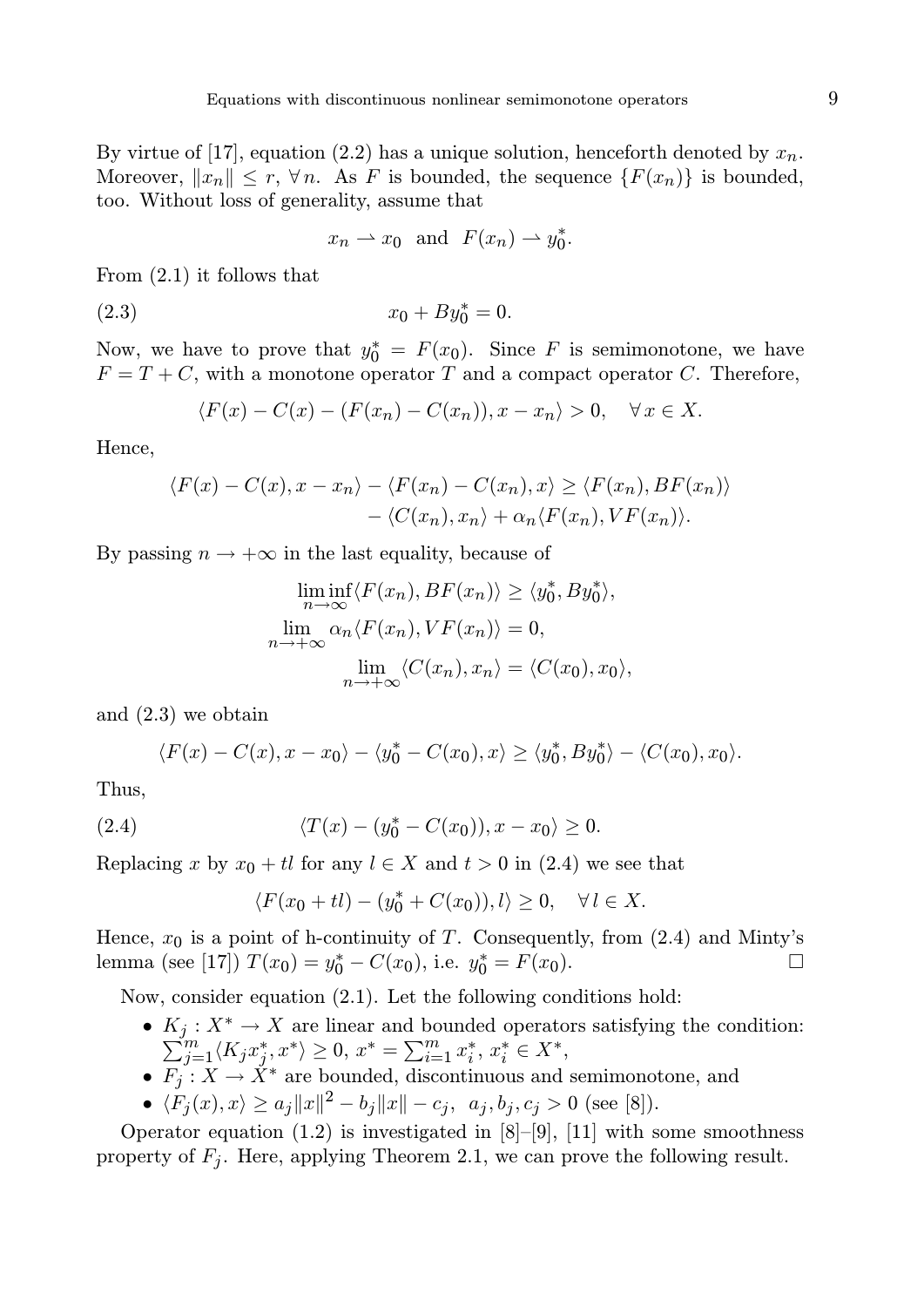### 10 N. Buong

**Theorem 2.2.** Under the above conditions on  $K_j$  and  $F_j$ , equation (1.2) has a solution in X.

PROOF: Denote  $Z = X \times \cdots \times X$  (*m* times). For  $z = (x_1, \ldots, x_m) \in Z$ , let

$$
||z|| = \left(\sum_{j=1}^m ||x_j||^2\right)^{1/2}.
$$

.

Then, Z is uniformly convex Banach space with respect to this norm with dual  $Z^* = X^* \times \cdots \times X^*$ .  $(x_1, \ldots, x_m)$  means the column vector  $(x_1, \ldots, x_m)^T$ . Let  $K: Z^* \to Z$  and  $F: Z \to Z^*$  be defined as follows

(2.5) 
$$
K = \begin{bmatrix} K_1 & K_2 & \dots & K_m \\ K_1 & K_2 & \dots & K_m \\ \vdots & \vdots & \ddots & \vdots \\ K_1 & K_2 & \dots & K_m \end{bmatrix}, \qquad F = \begin{bmatrix} F_1 & 0 & \dots & 0 \\ 0 & F_2 & \dots & 0 \\ \vdots & \vdots & \ddots & \vdots \\ 0 & 0 & \dots & F_m \end{bmatrix}.
$$

Consider the Hammerstein equation

$$
(2.6) \t\t z+KF(z)=0, \t z\in Z
$$

with  $K$  and  $F$  from (2.5). It is easy to see that  $K$  is a linear, bounded and nonnegative operator on  $Z^*$  and F is a semicontinuous operator on Z. Moreover,

$$
\langle F(z), z \rangle = \sum_{j=1}^{m} \langle F_j(x_j) \rangle \ge \sum_{j=1}^{m} \left( a_j \|x_j\|^2 - b_j \|x_j\| - c_j \right)
$$
  
 
$$
\ge a \|z\|^2 - b \|z\| - c,
$$

where  $a = \min a_j$ ,  $b = \sqrt{m} \max b_j$  and  $c = \max c_j$ . Therefore, there exists a positive constant R such that  $\langle F(z), z \rangle > 0$ , if  $||z|| > R$ . By virtue of Theorem 2.1, equation (2.6) has a solution  $z_* = (x_{1*}, \ldots, x_{m*})$ . Consequently, equation (1.2) has a solution  $x = x_{1*} (= x_{2*} = \cdots = x_{m*}).$ 

#### 3. Application

a. Consider the nonlinear integral equation of second kind

(3.1) 
$$
x(s) + \int_{\Omega} k(s,t)F(x(t)) dt = 0,
$$

where the kernel function  $k(s, t)$  is such that the operator K defined by

$$
(Kx)(s) = \int_{\Omega} k(s, t)x(t) dt
$$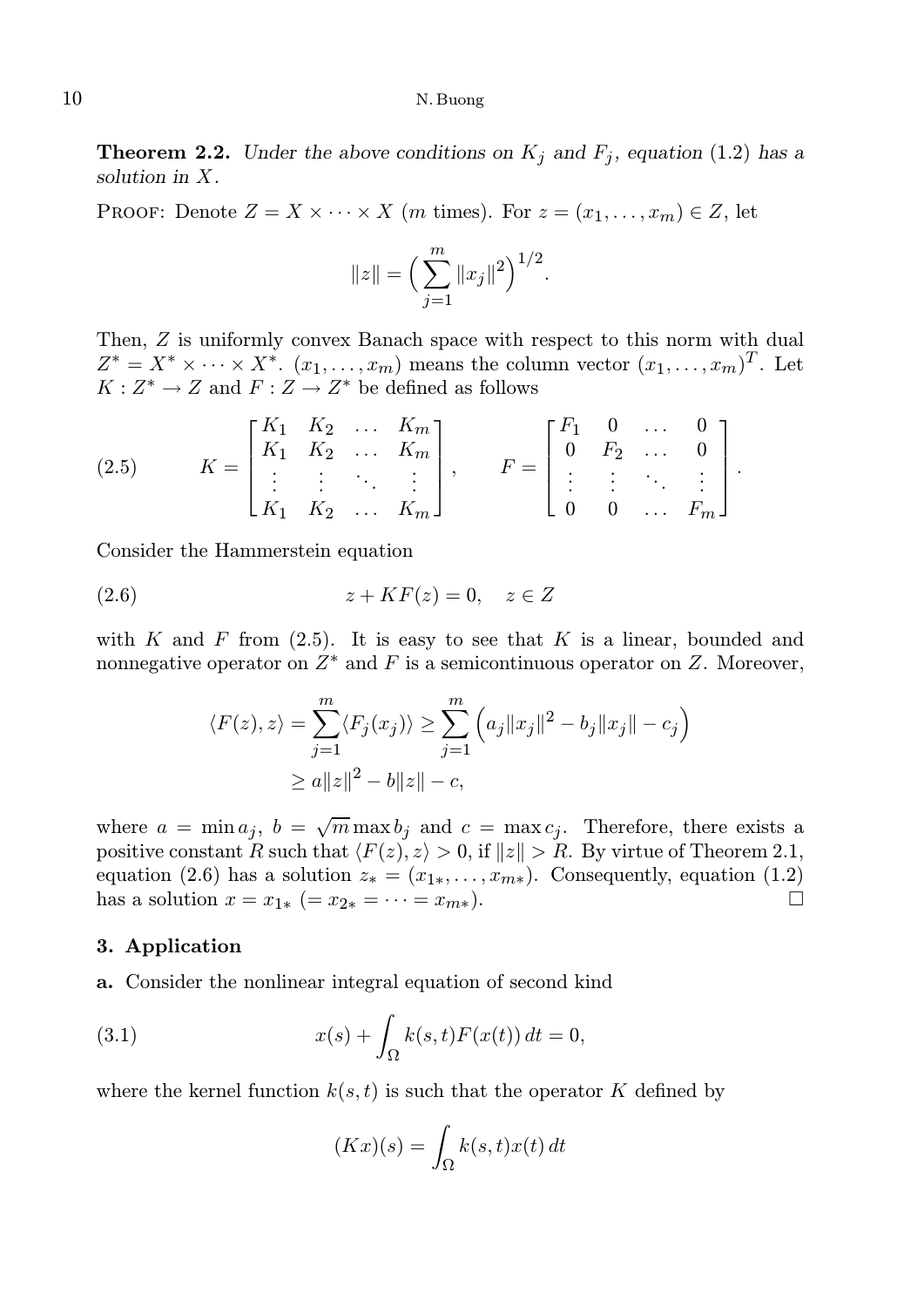is bounded, nonnegative and K acts from  $L_q(\Omega)$  into  $L_p(\Omega)$  with  $\Omega \subset \mathbb{R}^n$  measurable and  $p^{-1} + q^{-1} = 1$ . The nonlinear function  $f(t)$  satisfies the following conditions:

- (a)  $f(t)t \ge a_0|t|^p + b_0|t|^\gamma + c_0$ ,  $a_0 > 0$ ,  $b_0 < 0$ ,  $c_0 < 0$ ,  $\gamma < p$  (see [14]),
- (b)  $f(t)$  is nondecreasing, rightcontinuous and at any point of discontinuity  $t_0$  $f(t_0 - 0) < 0, f(t_0) < 0,$
- (c)  $|F(t)| \leq a_1 + b_1|t|^{p-1}, \forall t \in R^1, a_1 + b_1 > 0, a_1 \geq 0, b_1 \geq 0.$

By virtue of (c) we can define the operator  $F: X = L_p(\Omega) \to X^* = L_q(\Omega)$  as

$$
F(x)(t) = F(x(t)), \quad \forall x(t) \in L_p(\Omega).
$$

Then equation  $(3.1)$  can be rewritten in the form  $(1.1)$ , where the defined operator  $F$  possesses all the properties from Section 1. Indeed, condition (a) guarantees the existence of  $r$  in Theorem 2.1, the monotone property and the regularity of all points of discontinuity of  $F$  follows from (b) (see [13]) and the remaining properties are verified on the base of (c). Therefore, equation (3.1) has a solution, and this solution is unique if one of the operators  $K$ ,  $F$  is strictly monotone.

b. Consider the nonlinear integral equation

(3.3) 
$$
x(t) + \sum_{j=1}^{m} \int_{\Omega} k_j(t,s) f_j(x(s)) ds = 0.
$$

If the operators  $K_j$  and  $F_j$  defined by

$$
(K_jx)(t) = \int_{\Omega} k_j(t, s)x(s) ds,
$$
  
\n
$$
(F_jx)(t) = f_j(x(t)),
$$

have the same properties as  $K$  and  $F$  in  $a$ , where only instead of the nonnegetiveness of K we assume that

$$
\sum_{i=1}^{m} \int_{\Omega} x_i(t) \int_{\Omega} \sum_{j=1}^{m} k_j(t,s) x_j(s) \, ds \, dt \ge 0,
$$

then  $(3.3)$  can be rewritten in the form  $(1.2)$ . Therefore, equation  $(3.3)$  is solvable by Theorem 2.2.

#### **REFERENCES**

- [1] Amann H., Ein Existenz und Eindeutigkeitssatz fur die Hammersteinshe Gleichung in Banachraumen, Math. Z. 111 (1969), 175–190.
- [2] Amann H., Uber die naherungsweise Losung nichlinearer Integralgleichungen, Numer. Math. 19 (1972), 29–45.